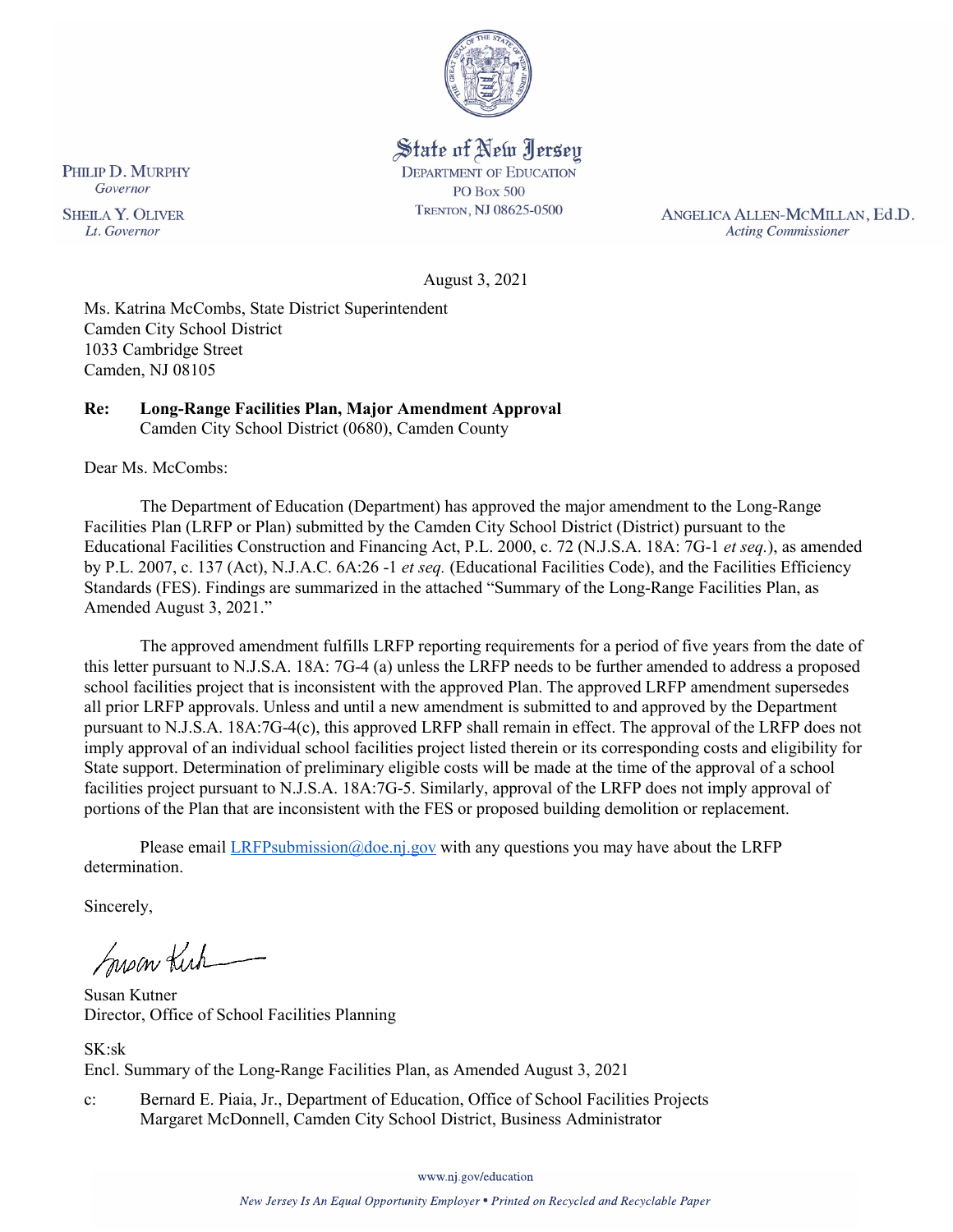# **Camden City School District (0680) Summary of the Long-Range Facilities Plan, as Amended August 3, 2021**

The Department of Education (Department) has completed its review of the major amendment to the Long-Range Facilities Plan (LRFP or Plan) submitted by the Camden City School District (District) pursuant to the Educational Facilities Construction and Financing Act, P.L. 2000, c. 72 (N.J.S.A. 18A: 7G-1 *et seq.*), as amended by P.L. 2007, c. 137 (Act), N.J.A.C. 6A:26-1 et seq. (Educational Facilities Code), and the Facilities Efficiency Standards (FES).

The following provides a summary of the District's approved amended LRFP. The summary is based on the standards set forth in the Act, the Educational Facilities Code, the FES, District-reported information in the Department's LRFP reporting system, and supporting documentation. The referenced reports in *italic* text are standard reports available on the Department's LRFP website.

# **1. Inventory Overview**

The District is classified as a SDA District for funding purposes. It provides services for students in grades PK-12.

The District identified existing and proposed schools, sites, buildings, rooms, and site amenities in its LRFP. Table 1 lists the number of existing and proposed district schools, sites, and buildings. Detailed information can be found in the *School Asset Inventory Report* and the *Site Asset Inventory Report.*

**As directed by the Department, school facilities projects that have received initial approval by the Department and have been approved by the voters, if applicable, are represented as "existing" in the LRFP.** Approved projects that include new construction and/or the reconfiguration/reassignment of existing program space are as follows: Camden High School (030).

| Category                                     | <b>Existing</b> | <b>Proposed</b> |
|----------------------------------------------|-----------------|-----------------|
| Number of Schools (assigned DOE school code) | 17              |                 |
| Number of School Buildings <sup>1</sup>      | 16              | 16              |
| Number of Non-School Buildings <sup>2</sup>  |                 |                 |
| Number of Vacant Buildings                   |                 | 1 O             |
| Number of Sites                              |                 |                 |

# **Table 1: Number of Schools, School Buildings, and Sites**

Based on the existing facilities inventory submitted by the District:

- Schools using leased buildings (short or long-term):  $n/a$
- Schools using temporary classroom units (TCUs), excluding TCUs supporting construction:  $n/a$
- Vacant/unassigned school buildings: Parkside, Cramer, Broadway, former Catto, Challenge Square Academy, Dudley, Fetters, Hatch, South Camden Alternate School, Sharp, Wiggins

 $\overline{a}$ 

<span id="page-1-1"></span><span id="page-1-0"></span>*<sup>1</sup>* Includes district-owned buildings and long-term leases serving students in district-operated programs

<sup>&</sup>lt;sup>2</sup> Includes occupied district-owned buildings not associated with a school, such as administrative buildings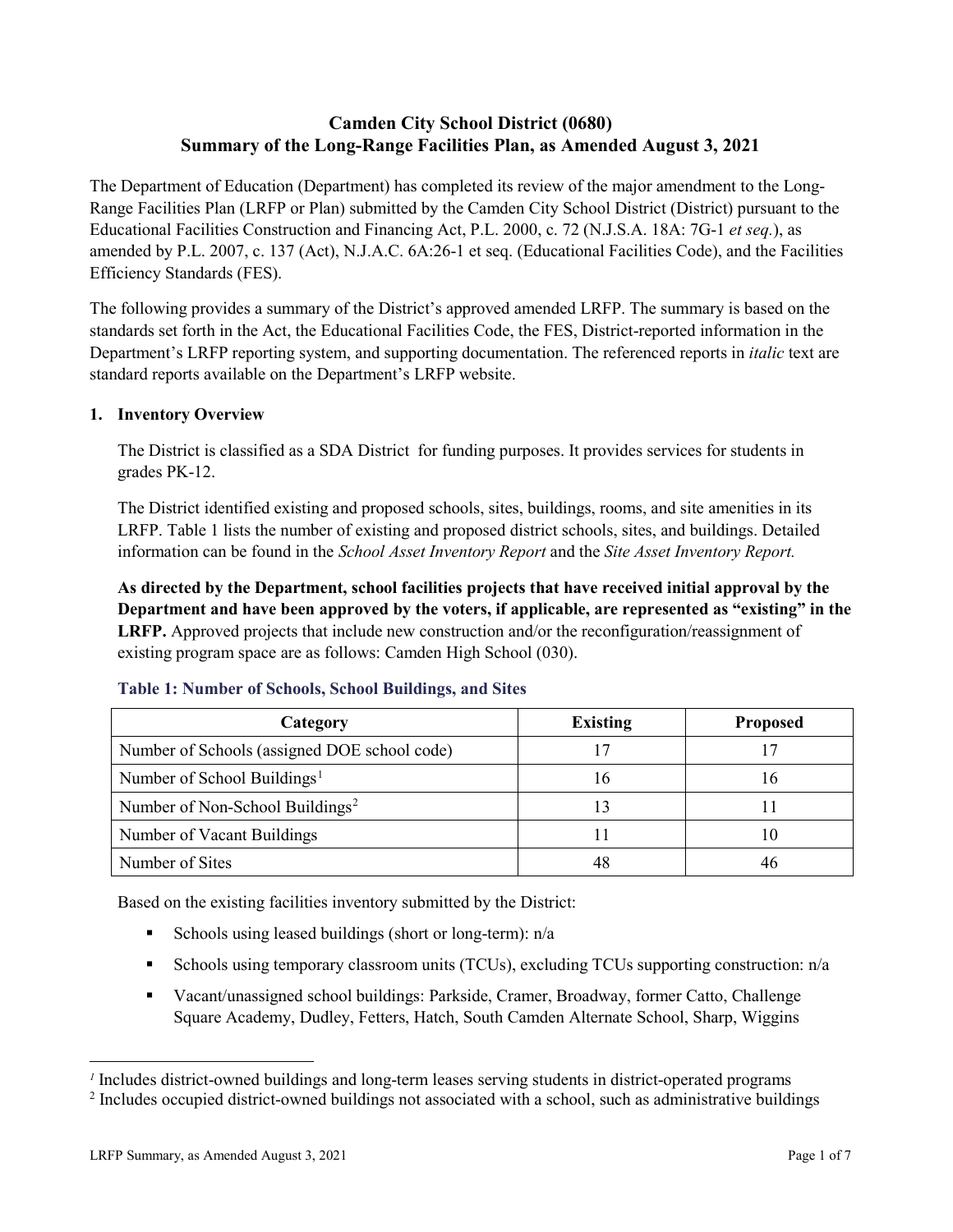Findings:

The Department has determined that the proposed inventory is adequate for approval of the District's LRFP amendment. However, the LRFP determination does not imply approval of an individual school facilities project listed within the LRFP; the District must submit individual project applications for project approval.

# **2. District Enrollments**

The District determined the number of students, or "proposed enrollments," to be accommodated for LRFP planning purposes on a district-wide basis and in each school.

The Department minimally requires the submission of a standard cohort-survival projection using historic enrollment data from the Application for School State Aid (ASSA) or NJ Smart. The cohort-survival method projection method forecasts future students based upon the survival of the existing student population as it moves from grade to grade. A survival ratio of less than 1.00 indicates a loss of students, while a survival ratio of more than 1.00 indicates the class size is increasing. For example, if a survival ratio tracking first to second grade is computed to be 1.05, the grade size is increasing by 5% from one year to the next. The cohort-survival projection methodology works well for communities with stable demographic conditions. Atypical events impacting housing or enrollments, such as an economic downturn that halts new housing construction or the opening of a charter or private school, typically makes a cohort-survival projection less reliable.

**Proposed enrollments are based on a modified cohort-survival enrollment projection.** (The projection was modified to consider the impact of charter and renaissance school enrollments.) Adequate supporting documentation was submitted to the Department to justify the proposed enrollments. Table 2 provides a comparison of existing and projected enrollments. All totals include special education students.

|                              | <b>Existing Enrollments</b> | <b>District Proposed Enrollments</b> |
|------------------------------|-----------------------------|--------------------------------------|
| <b>Grades</b>                | 2019-20                     | 2023-24                              |
| PK (excl. private providers) | 836                         | 937                                  |
| Grades K to 5                | 3,048                       | 2,885                                |
| Grades 6 to 8                | 1,367                       | 1,221                                |
| Grades 9 to 12               | 1,588                       | 1,318                                |
| <b>Totals PK to 12</b>       | 6,839                       | 6,361                                |

# **Table 2: Enrollments**

Findings:

The Department has determined the District's proposed enrollments to be acceptable for approval of the District's LRFP amendment. The Department will require a current enrollment projection at the time an application for a school facilities project is submitted incorporating the District's most recent enrollments in order to verify that the LRFP's planned capacity is appropriate for the updated enrollments.

# **3. District Practices Capacity**

Based on information provided in the room inventories, District Practices Capacity was calculated for each school building to determine whether adequate capacity is proposed for the projected enrollments based on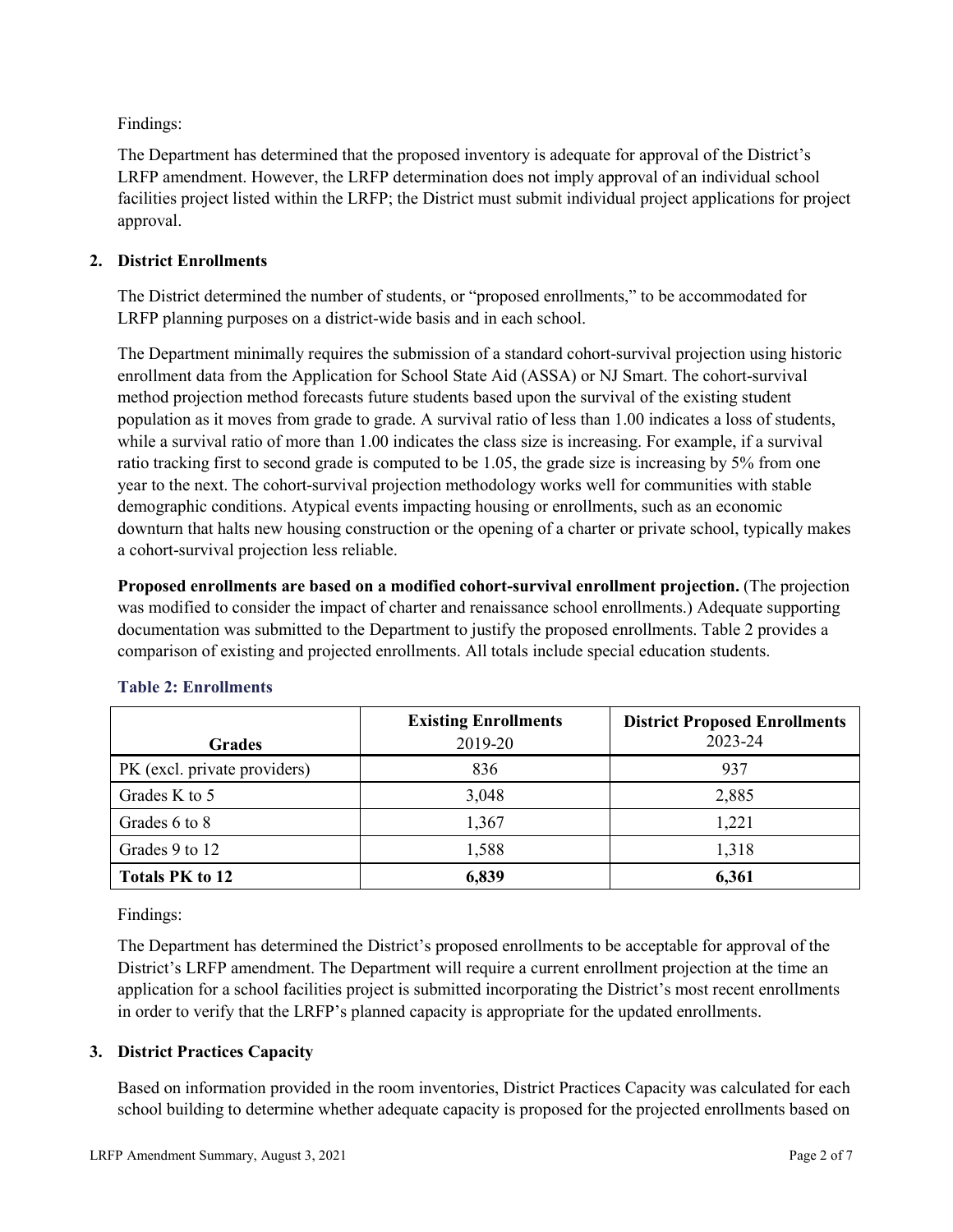district scheduling and class size practices. The capacity totals assume instructional buildings can be fully utilized regardless of school sending areas, transportation, and other operational issues. The calculations only consider district-owned buildings and long-term leases; short term leases and temporary buildings are excluded. **A capacity utilization factor of 90% for classrooms serving grades K-8 and 85% for classrooms serving grades 9-12 is applied in accordance with the FES.** No capacity utilization factor is applied to preschool classrooms.

In certain cases, districts may achieve adequate District Practices Capacity to accommodate enrollments but provide inadequate square feet per student in accordance with the FES, resulting in educational adequacy issues and "Unhoused Students." Unhoused students are considered in the "Functional Capacity" calculations used to determine potential State support for school facilities projects and are analyzed in Section 4.

Table 3 provides a summary of proposed enrollments and existing and proposed District-wide capacities. Detailed information can be found in the LRFP website reports titled *FES and District Practices Capacity Report, Existing Rooms Inventory Report, and Proposed Rooms Inventory Report.*

| <b>Grades</b>              | <b>Proposed</b><br><b>Enrollments</b> | <b>Existing</b><br><b>District</b><br><b>Practices</b><br>Capacity | <b>Existing</b><br>Deviation* | <b>Proposed</b><br><b>District</b><br><b>Practices</b><br>Capacity | <b>Proposed</b><br>Deviation* |
|----------------------------|---------------------------------------|--------------------------------------------------------------------|-------------------------------|--------------------------------------------------------------------|-------------------------------|
| Elementary ( $PK$ to 5)    | 3,822                                 | 5,012.21                                                           | 1,190.21                      | 5,012.21                                                           | 1,190.21                      |
| Middle $(6 \text{ to } 8)$ | 1,221                                 | 1,557.12                                                           | 336.12                        | 1,557.12                                                           | 336.12                        |
| High $(9 \text{ to } 12)$  | 1,318                                 | 2,600.86                                                           | 1,282.86                      | 2,600.86                                                           | 1,282.86                      |
| <b>District Totals</b>     | 6,361                                 | 9,170.20                                                           | 2,809.20                      | 9,170.20                                                           | 2,809.20                      |

# **Table 3: District Practices Capacity Analysis**

*\* Positive numbers signify surplus capacity; negative numbers signify inadequate capacity. Negative values for District Practices capacity are acceptable for approval if proposed enrollments do not exceed 100% capacity utilization.*

Considerations:

- Based on the proposed enrollments and existing room inventories, the District is projected to have inadequate capacity for the following grade groups, assuming all school buildings can be fully utilized: n/a
- Adequate justification has been provided by the District if the proposed capacity for a school significantly deviates from the proposed enrollments. Generally, surplus capacity is acceptable for LRFP approval if additional capacity is not proposed through new construction.

# Findings:

The Department has determined that proposed District capacity, in accordance with the proposed enrollments, is adequate for approval of the District's LRFP amendment. The Department will require a current enrollment projection at the time an application for a school facilities project is submitted, incorporating the District's most recent Fall Enrollment Report, in order to verify that the LRFP's planned capacity meets the District's updated enrollments.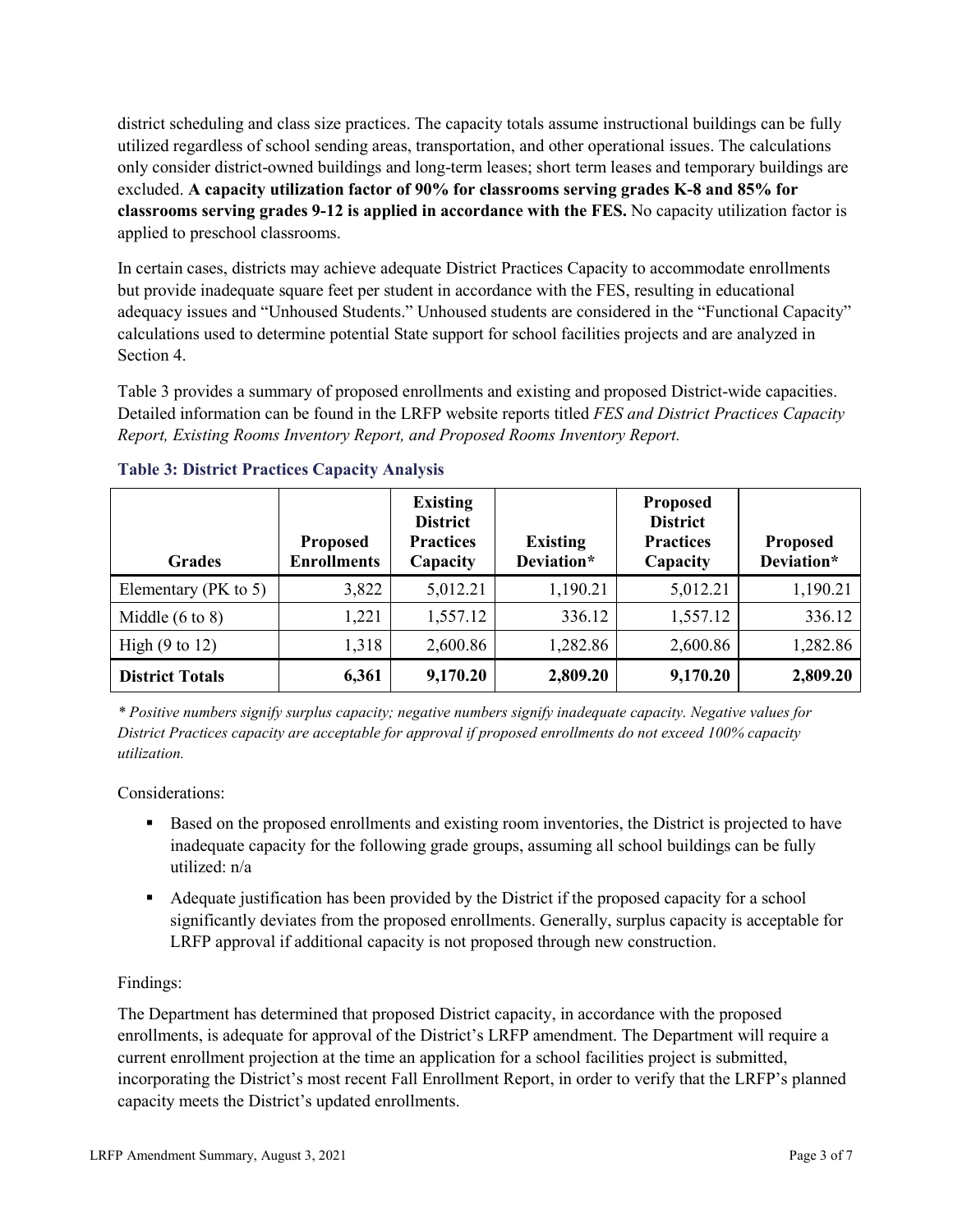# **4. New Construction Funding Eligibility**

*Functional Capacity* was calculated and compared to the proposed enrollments to provide a **preliminary estimate** of Unhoused Students and new construction funding eligibility. **A final determination will be made at the time of project application approval.**

*Functional Capacity* is the adjusted gross square footage of a school building *(total gross square feet minus excluded space)* divided by the minimum area allowance per full-time equivalent student for the grade level contained therein. *Unhoused Students* is the number of students projected to be enrolled in the District that exceeds the Functional Capacity of the District's schools pursuant to N.J.A.C. 6A:26-2.2(c). *Excluded Square Feet* includes (1) square footage exceeding the FES for any pre-kindergarten, kindergarten, general education, or self-contained special education classroom; (2) grossing factor square footage *(corridors, stairs, mechanical rooms, etc.)* that exceeds the FES allowance, and (3) square feet proposed to be demolished or discontinued from use. Excluded square feet may be revised during the review process for individual school facilities projects.

Table 4 provides a preliminary assessment of the Functional Capacity, Unhoused Students, and Estimated Maximum Approved Area for Unhoused Students for each FES grade group. The calculations exclude temporary facilities and short-term leased buildings. School buildings proposed for whole or partial demolition or reassignment to a non-school use are excluded from the calculations pending project application review. If a building is proposed to be reassigned to a different school, the square footage is applied to the proposed grades after reassignment. Buildings that are not assigned to a school are excluded from the calculations. In addition, only preschool students eligible for state funding (former ECPA students) are included. Detailed information concerning the calculations can be found in the *Functional Capacity and Unhoused Students Report* and the *Excluded Square Footage Report.*

| Category                                     | PK/K to 5 | 6 to 8   | 9 to 12  | <b>Total</b> |
|----------------------------------------------|-----------|----------|----------|--------------|
| Eligible PK /K-12 Proposed Enrollments       | 3,822     | 1,221    | 1,318    |              |
| FES Area Allowance (SF/student)              | 125.00    | 134.00   | 151.00   |              |
| <b>Prior to Completion of Proposed Work:</b> |           |          |          |              |
| <b>Existing Gross Square Feet</b>            | 760,696   | 292,865  | 489,197  | 1,542,758    |
| <b>Adjusted Gross Square Feet</b>            | 629,887   | 235,581  | 408,463  | 1,273,931    |
| <b>Adjusted Functional Capacity</b>          | 5,039.10  | 1,806.88 | 2,708.43 |              |
| <b>Unhoused Students</b>                     | 0.00      | 0.00     | 0.00     |              |
| Est. Max. Area for Unhoused Students         | 0.00      | 0.00     | 0.00     |              |
| <b>After Completion of Proposed Work:</b>    |           |          |          |              |
| Gross Square Feet                            | 760,696   | 292,865  | 489,197  | 1,542,758    |
| New Gross Square Feet                        | $\theta$  | 0        | $\theta$ | $\Omega$     |
| <b>Adjusted Gross Square Feet</b>            | 629,887   | 235,581  | 408,463  | 1,273,931    |
| <b>Functional Capacity</b>                   | 5,039.10  | 1,806.88 | 2,708.43 |              |
| <b>Unhoused Students after Construction</b>  | 0.00      | 0.00     | 0.00     |              |
| Est. Max. Area Remaining                     | 0.00      | 0.00     | 0.00     |              |

### **Table 4: Estimated Maximum Approved Area for Unhoused Students**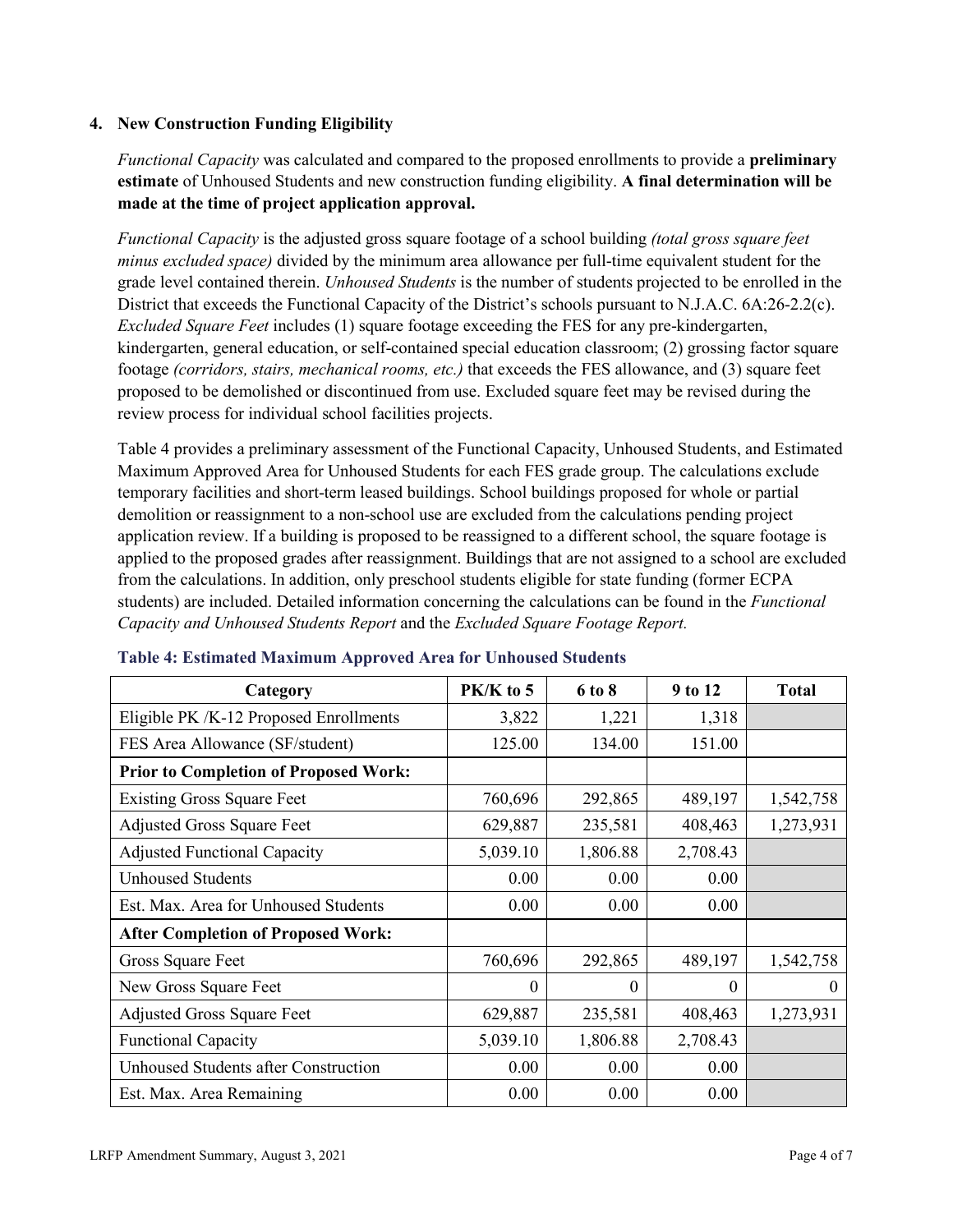Facilities used for non-instructional or non-educational purposes are ineligible for State support under the Act. However, projects for such facilities shall be reviewed by the Department to determine whether they are consistent with the District's LRFP and whether the facility, if it is to house students (full or part time) conforms to educational adequacy requirements. These projects shall conform to all applicable statutes and regulations.

Estimated costs represented in the LRFP by the District are for capital planning purposes only. The estimates are not intended to represent preliminary eligible costs or final eligible costs of approved school facilities projects.

Considerations:

- The District has approved projects pending completion, as noted in Section 1, that impact the Functional Capacity calculations.
- The Functional Capacity calculations *exclude* square feet proposed for demolition or discontinuation for the following FES grade groups and school buildings pending a feasibility study and project review: n/a.
- **Based on the preliminary assessment, the District has Unhoused Students prior to the completion** of proposed work for the following FES grade groups: n/a.
- New construction is proposed for the following FES grade groups: n/a.
- Proposed new construction exceeds the estimated maximum area allowance for Unhoused Students prior to the completion of the proposed work for the following grade groups: n/a.
- The District, based on the preliminary LRFP assessment, will not have Unhoused Students after completion of the proposed LRFP work. If the District is projected to have Unhoused Students, adequate justification has been provided to confirm educational adequacy in accordance with Section 6 of this determination.

# Findings:

Functional Capacity and Unhoused Students calculated in the LRFP are preliminary estimates. Preliminary Eligible Costs (PEC) and Final Eligible Costs (FEC) will be included in the review process for specific school facilities projects. A feasibility study undertaken by the District is required if building demolition or replacement is proposed per N.J.A.C. 6A:26-2.3(b)(10).

# **5. Proposed Work**

The District assessed program space, capacity, and physical plant deficiencies to determine corrective actions. Capital maintenance, or *"system actions,"* address physical plant deficiencies due to operational, building code, and /or life cycle issues. Inventory changes, or *"inventory actions,*" add, alter, or eliminate sites, site amenities, buildings, and/or rooms.

The Act (N.J.S.A. 18A:7G-7b) provides that all school facilities shall be deemed suitable for rehabilitation unless a pre-construction evaluation undertaken by the District demonstrates to the satisfaction of the Commissioner that the structure might pose a risk to the safety of the occupants even after rehabilitation or that rehabilitation is not cost-effective. Pursuant to N.J.A.C. 6A:26-2.3(b)(10), the Commissioner may identify school facilities for which new construction is proposed in lieu of rehabilitation for which it appears from the information presented that new construction is justified, provided, however, that for such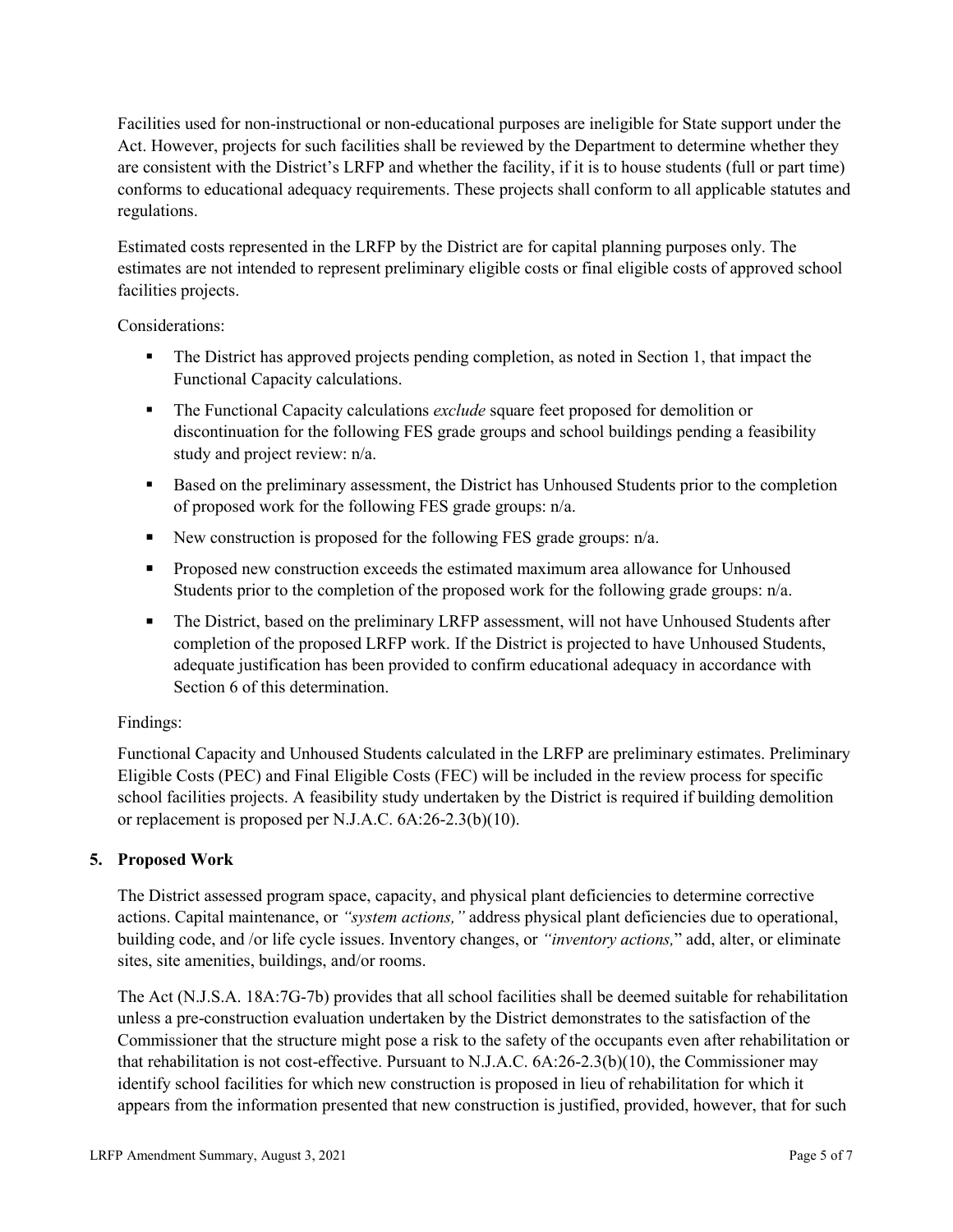school facilities so identified, the District must submit a feasibility study as part of the application for the specific school facilities project. The cost of each proposed building replacement is compared to the cost of additions or rehabilitation required to eliminate health and safety deficiencies and to achieve the District's programmatic model.

Table 5 lists the scope of work proposed for each school based on the building(s) serving their student population. Proposed inventory changes are described in the LRFP website reports titled *"School Asset Inventory Report and "Proposed Room Inventory Report."* Information concerning proposed systems work, or capital maintenance can be found in a supporting document submitted by the District.

With the completion of the proposed work, the following schools are proposed to be eliminated:  $n/a$ ; the following schools are proposed to be added: n/a.

| <b>Proposed Scope of Work</b>                                                                  | <b>Applicable Schools</b> |
|------------------------------------------------------------------------------------------------|---------------------------|
| <b>Renovation only</b> (no new construction)                                                   |                           |
| System actions only (no inventory actions)                                                     | All schools               |
| Existing inventory actions only (no systems actions)                                           | n/a                       |
| Systems and inventory changes                                                                  | n/a                       |
| <b>New construction</b>                                                                        |                           |
| Building addition only (no systems actions)                                                    | n/a                       |
| Renovation and building addition (system, existing<br>inventory, and new construction actions) | n/a                       |
| New building on existing site                                                                  | n/a                       |
| New building on new or expanded site                                                           | n/a                       |
| Site and building disposal (in addition to above scopes)                                       |                           |
| Partial building demolition                                                                    | n/a                       |
| Whole building demolition                                                                      | n/a                       |
| Site and building disposal or discontinuation of use                                           | n/a                       |

### **Table 5: School Building Scope of Work**

Findings:

The Department has determined that the proposed work is adequate for approval of the District's LRFP amendment. However, Department approval of proposed work in the LRFP does not imply the District may proceed with a school facilities project. The District must submit individual project applications with cost estimates for Department project approval. Both school facilities project approval and other capital project review require consistency with the District's approved LRFP.

# **6. Proposed Room Inventories and the Facilities Efficiency Standards**

The District's proposed school buildings were evaluated to assess general educational adequacy in terms of compliance with the FES area allowance pursuant to N.J.A.C. 6A:26-2.2 and 2.3.

District schools proposed to provide less square feet per student than the FES after the completion of proposed work as indicated in Table 5 are as follows: n/a